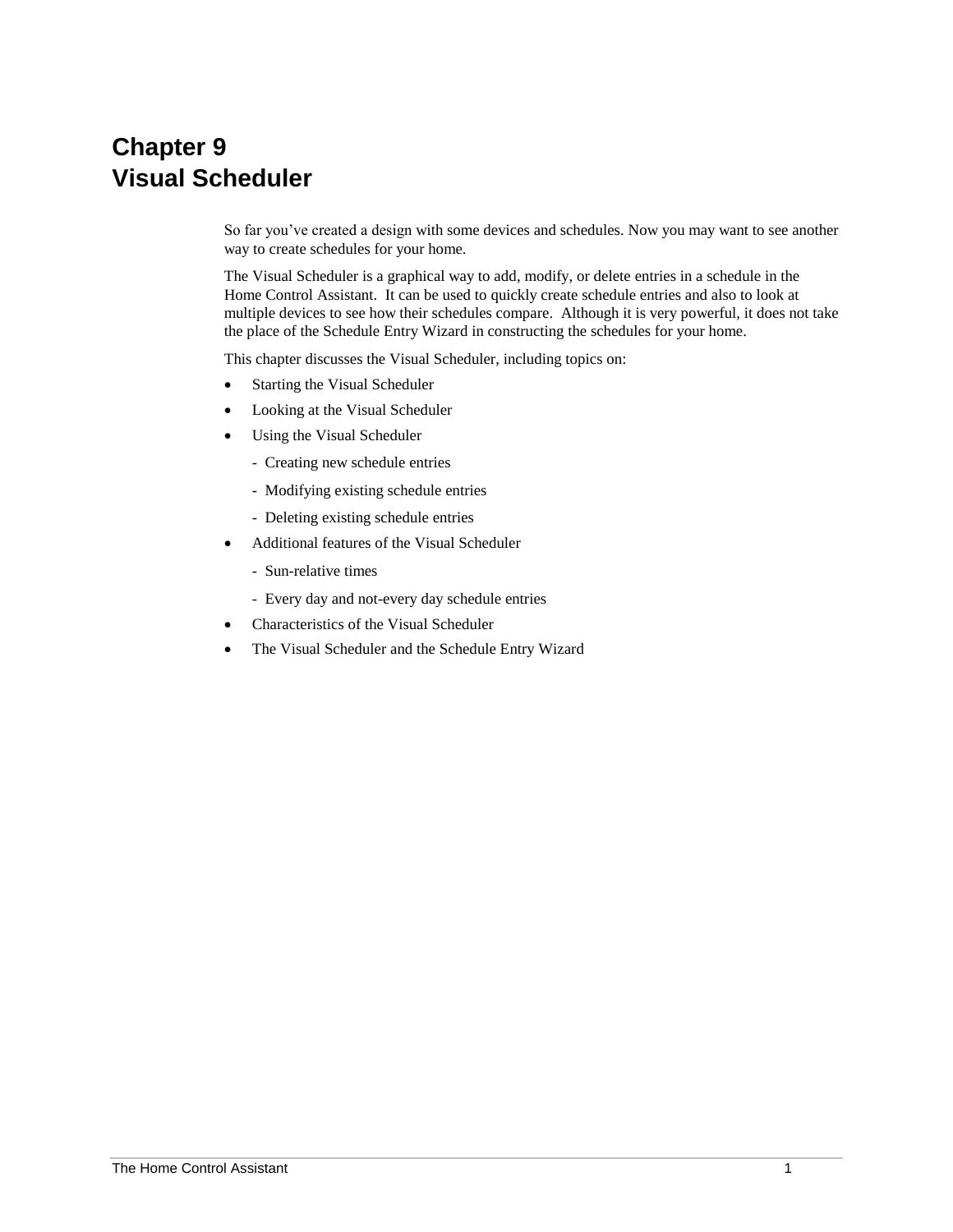# **Starting the Visual Scheduler**

Before you can start the Visual Scheduler, you must already have one or more schedules in your home design.

To start the Visual Scheduler, choose the *Schedule* category in the ribbon. The Visual Schedule appears as:

| HX BIB                                                |                       | 217777                                              |                    |                                                      |                                | Our Home                                                                      |                                                                                                                                                   | $\mathbf{x}$<br>l a la                    |
|-------------------------------------------------------|-----------------------|-----------------------------------------------------|--------------------|------------------------------------------------------|--------------------------------|-------------------------------------------------------------------------------|---------------------------------------------------------------------------------------------------------------------------------------------------|-------------------------------------------|
| Control<br>Design                                     | <b>Tools</b>          | Schedule                                            | <b>Power Track</b> | Protocols                                            | Interfaces<br><b>HCA Cloud</b> |                                                                               |                                                                                                                                                   | Style $\rightarrow$ $\odot$ $\rightarrow$ |
| <b>Schedules</b><br>Home - At Home<br>View            | V Bars<br>$\Box$ List | $\Box$ Sim 24h<br>$\Box$ Sim 48h<br>$\Box$ Sim week | On                 | Off<br>Scene<br><b>Dim</b><br>Add New Schedule Entry | <b>IR</b><br>Thermostat        | $\Box$ Sun<br>$\Box$ Wed<br>$\Box$ Mon<br>$\Box$ Ths<br>$F$ Fri<br>$\Box$ Tue | $\triangledown$ At Time<br>$\ddot{\phantom{1}}$<br>$\Box$ Sat<br>$\Box$ Sunrise<br>Vary 0<br>$\boxed{\Box}$ Sunset<br><b>New Entry Properties</b> | R<br>Configure<br>VS Setup                |
| A Home Contents<br>$\lambda$                          |                       | House                                               | House              | House                                                | House                          | House<br>Laundry                                                              | Programs                                                                                                                                          |                                           |
| <b>Rooms</b><br>$\pmb{\Delta}$                        |                       | 3AM                                                 | Circulation        | Circulation                                          | <b>Dusk Lighting</b>           | Late night sweeper<br>Fan                                                     | <b>Heater On</b>                                                                                                                                  |                                           |
| Ducks room<br>Ξ                                       |                       | 12 AM                                               | <b>12 AM</b>       | 12 AM                                                | <b>12 AM</b>                   | 12 AM<br>12 AM                                                                | 12 AM                                                                                                                                             |                                           |
| <b>Test Area</b>                                      |                       | 1 AM                                                | 1 AM               | 1 AM                                                 | 1 AM                           | 1 AM<br>1 AM                                                                  | 1 AM                                                                                                                                              |                                           |
| Lights                                                | $\sqrt{2n}$           | 2AM<br>3 AM                                         | 2AM<br>3 AM        | 2 AM<br>3 AM                                         | 2 AM<br>$\overline{on}$<br>3AM | 2AM<br>2 AM<br>Scn.<br>3 AM<br>3 AM                                           | 2 AM<br>3 AM                                                                                                                                      |                                           |
| <b>HCA</b> Central<br>П<br>Lights                     |                       | 4 AM                                                | 4 AM               | 4 AM                                                 | 4 AM                           | Scn.<br>4 AM<br>4 AM                                                          | 4 AM                                                                                                                                              |                                           |
| <b>Dining Room</b>                                    |                       | 5 AM                                                | 5 AM               | 5AM                                                  | 5AM                            | 5 AM<br>5 AM                                                                  | 5AM                                                                                                                                               |                                           |
| н<br>Lights                                           |                       | 6 AM                                                | 6 AM               | 6 AM                                                 | 6 AM                           | 6 AM<br>6 AM                                                                  | 6 AM                                                                                                                                              |                                           |
| Motion detec                                          |                       | 7 AM                                                | $On$ -7 AM         | 7AM                                                  | $-7AM$                         | 7 AM<br>$-7AM$                                                                | $-7AM$                                                                                                                                            |                                           |
| Down Bath                                             |                       | 8 AM                                                | 8 AM               | 8 AM                                                 | 8 AM                           | 8 AM<br>8 AM                                                                  | 8 AM                                                                                                                                              |                                           |
| П<br><b>Ceiling Lights</b>                            |                       | 9 AM                                                | 9 AM<br><b>Off</b> | 9 AM                                                 | 9 AM                           | 9 AM<br>9 AM                                                                  | 9 AM                                                                                                                                              |                                           |
| ő<br>Downstairs b                                     |                       | 10 AM                                               | 10 AM              | 10 AM                                                | <b>10 AM</b>                   | 10 AM<br>10 AM                                                                | 10 AM                                                                                                                                             |                                           |
| ö<br>Downstairs b                                     |                       | 11 AM                                               | <b>11 AM</b>       | 11 AM                                                | <b>11 AM</b>                   | <b>11 AM</b><br>11 AM                                                         | <b>11 AM</b>                                                                                                                                      |                                           |
| Motion detec<br>Down Hallway                          |                       | Noon                                                | Noon               | Noon                                                 | Noon                           | Noon<br>Noon                                                                  | Noon                                                                                                                                              |                                           |
| H<br>Hallway                                          |                       | 1 PM                                                | 1 PM               | 1 PM                                                 | 1 PM                           | 1 PM<br>1 PM                                                                  | 1 PM                                                                                                                                              |                                           |
| Entry                                                 |                       | 2PM                                                 | 2PM                | 2PM                                                  | 2PM                            | 2PM<br>2 PM                                                                   | 2PM                                                                                                                                               |                                           |
| m<br>Keypad                                           |                       | 3 PM                                                | 3 PM               | 3 PM                                                 | 3 PM                           | 3 PM<br>3 PM                                                                  | 3 PM                                                                                                                                              |                                           |
| <b>Great Room</b>                                     |                       | 4PM                                                 | 4PM                | 4 PM                                                 | 4 PM                           | 4 PM<br>4 PM                                                                  | 4 PM                                                                                                                                              |                                           |
| Curio                                                 |                       | 5PM                                                 | 5PM                | 5PM<br>$\overline{\text{On}}$                        | 5PM                            | 5PM<br>5PM                                                                    | 5PM                                                                                                                                               |                                           |
| Holiday Light                                         |                       | 6 PM<br>"7 PM"                                      | 6 PM<br>"7 PM      | 6 PM<br>"7 PM"                                       | 6 PM<br>On<br>"7 PM            | 6 PM<br>6 PM<br>$-7$ PM<br>"7 PM                                              | 6 PM<br>"7 PM                                                                                                                                     |                                           |
| Keypad                                                |                       | 8 PM                                                | 8 PM               | 8 PM                                                 | 8 PM                           | 8 PM<br>8 PM                                                                  | $ On\rangle$<br>8 PM                                                                                                                              |                                           |
| Π<br>Lights                                           |                       | 9PM                                                 | 9 PM               | 9 PM                                                 | 9 PM                           | 9 PM<br>9PM                                                                   | 9 PM                                                                                                                                              |                                           |
| <b>Motion Sense</b><br>u<br>O<br><b>Tower Left</b>    |                       | <b>10 PM</b>                                        | <b>10 PM</b>       | <b>OID</b> 10 PM                                     | <b>10 PM</b>                   | <b>10 PM</b><br><b>10 PM</b>                                                  | <b>10 PM</b>                                                                                                                                      |                                           |
| <b>Tower Right</b>                                    |                       | <b>11 PM</b>                                        | <b>11 PM</b>       | <b>11 PM</b>                                         | <b>11 PM</b>                   | <b>11 PM</b><br><b>11 PM</b>                                                  | <b>11 PM</b>                                                                                                                                      |                                           |
| <b>Guest Bedroom</b><br>4<br>$\overline{\phantom{a}}$ |                       |                                                     |                    |                                                      | <b>Off</b>                     |                                                                               |                                                                                                                                                   |                                           |
| $\overline{a}$<br>Ш<br>Þ.                             |                       |                                                     |                    |                                                      |                                |                                                                               |                                                                                                                                                   |                                           |
| Visually Scheduling "At Home"                         |                       |                                                     |                    |                                                      |                                |                                                                               | Debugger Modified Hint                                                                                                                            | CAP NUM 9:52 AM                           |

All the tools necessary to work with the Visual Scheduler are in the ribbon.

The schedule you are viewing is named in the dropdown at the left end of the ribbon. In this example, the "At Home" schedule is being seen.

You can't work on multiple schedules at one time. To work on another schedule, use the dropdown in the ribbon to change schedules.

To close the Visual Scheduler, chose another category in the ribbon.

# **Looking at the Visual Scheduler**

When you first open the Visual Scheduler, you might want to take note of its main features.

• The Visual Scheduler uses a time bar to represent each device, group, program, and room in your design. This bar is a vertical column with 12 a.m. (midnight) at the top and 11:59 p.m. (almost midnight) at the bottom.

HCA uses the times for sunrise and sunset (for the current day) to mark the sunrise and sunset times with small black blocks. If you look at the Visual Scheduler during the summer, the location of the sunrise marks is different than what shows when you open the Visual Scheduler in the winter.

• Above each bar is the name of the device, program, group, or room that the schedule bar represents.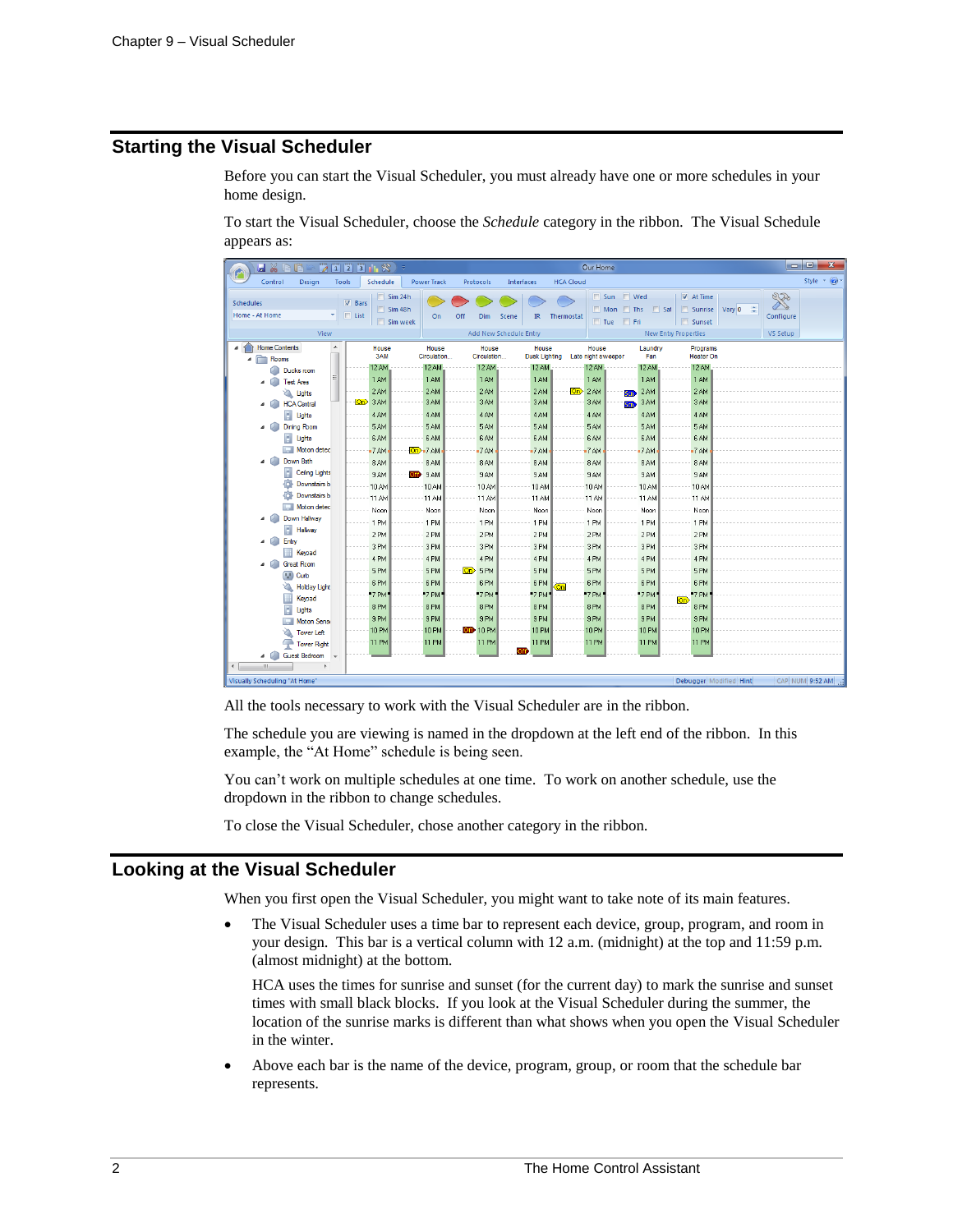Attached to the bars are time markers representing schedule entries. For example, in the above image there is an On marker in the bar for "Circulation Pump" at about 7 a.m. In the "Dusk Lighting" bar there is a marker at about 30 minutes before sunset. Remember, specific times are shown by markers on the left side of the bar, times relative to sunrise and sunset are on the right.

Each schedule entry has a date component – the days of the week, and a time – either a set time or a time plus or minus sunset or sunset, and the number of minutes to vary each day. When a new schedule entry is created, the current settings in the ribbon are used for that new schedule entry.

- At the bottom of the display pane is a scroll bar. If you have so many devices, programs, and groups in your design that the display pane cannot show all the time bars at one time, you can use the scroll bar to display the rest of the time bars. It operates as you would expect, and can scroll the Visual Scheduler left and right to see the other time bars.
- In the ribbon are a number of tools for creating new schedule entries as well as changing how the Visual Scheduler appears.

Each schedule entry – represented by time marker on a bar - has a date component – the days of the week, the time – either a set time or a time plus or minus sunset or sunset, and the number of minutes to vary each day. When a new schedule entry is created, the current settings in the ribbon are used for that new schedule entry.

Also in this ribbon are the markers themselves – on, off, dim, scene, thermostat, or IR. To add a new schedule entry, click on the marker picture and then move the mouse to where it should be and click again to drop it. As you move the mouse the marker "clicks" onto the nearest bar.

**Hint:** Remember that 12:00 p.m. = noon, and 12:00 a.m. = midnight.

### **Using the Visual Scheduler**

Now that you are familiar with the basic look of the Visual Scheduler, you probably want to know what you can do with it. The next sections describe how to

- Add time bars
- Create new schedule entries
- Modify existing schedule entries
- Delete existing schedule entries

The following sections discuss these operations.

### Add time bars

In order to schedule a device, program, group, or room, there must first be a time bar for it. Select the name of device, program, group, or room in the design pane and drag it onto the Visual Programmer and drop it. A new time bar is created.

The Visual Programmer normally only shows time bars for those devices, programs, groups, and rooms that have schedule entries in the current schedule. This behavior can be modified. See the section below on Configuring the Visual Scheduler.

#### Creating new schedule entries

To create a new schedule entry, you must first decide two things: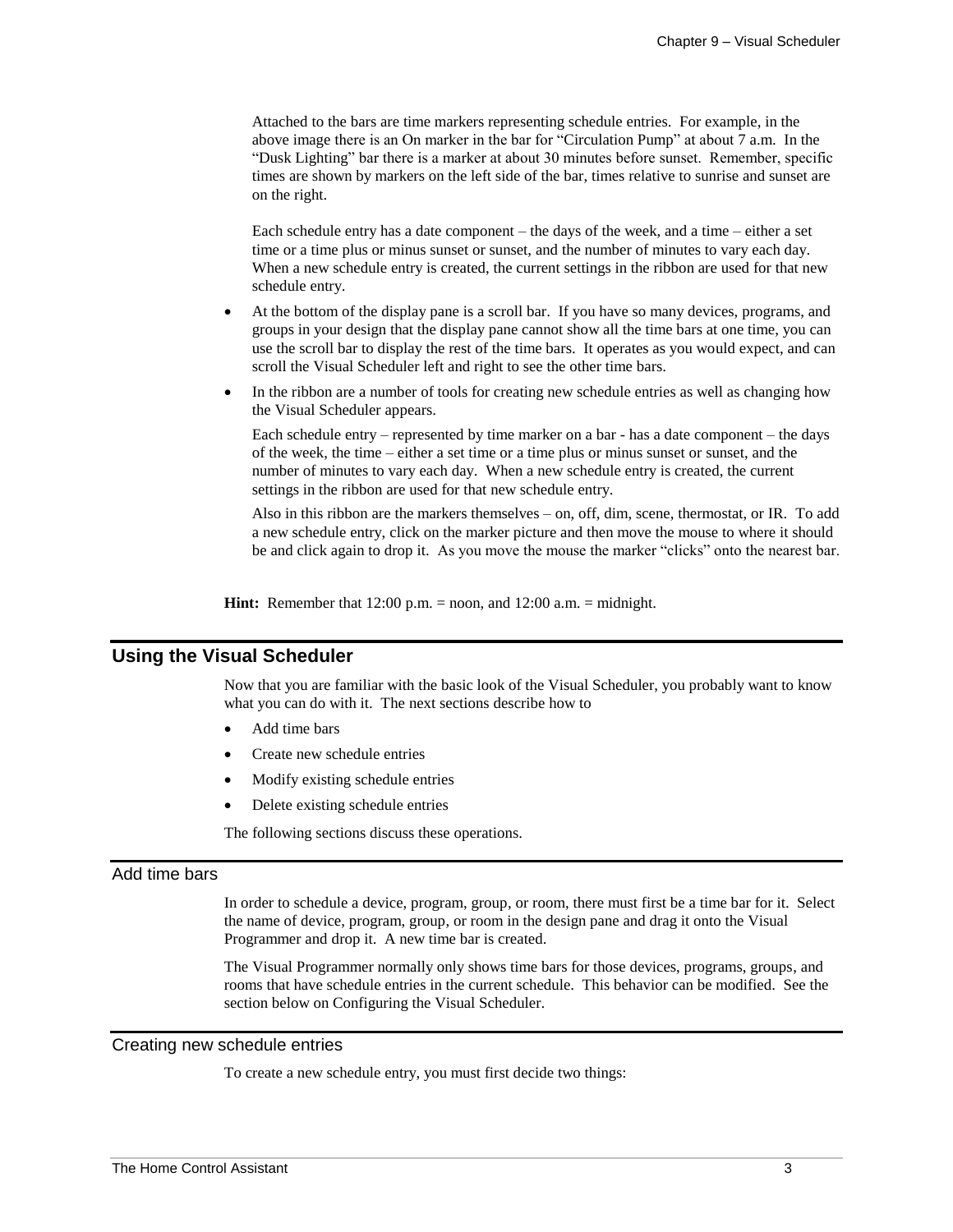• Do you want to set a new schedule entry with a specific time or with a sun-relative time (based upon sunrise or sunset)?

Suppose you want a lamp to come on every day of the year at 6 p.m. In this case, you want a specific time—6 p.m. This might be what you want, but remember that in the summer the light will come on when it is still light outside, and during the winter the light will come on well after dark. In this instance, you may want to create a sun-relative time, say at 15 minutes before sunset.

• Do you want to turn something on, off, change its illumination level – dim or brighten, or activate a scene?

Once you know the type of schedule entry you want, it is easy to create the entry. As an example, let's create an On entry for 6 p.m that happens on Saturday and Sunday only.

- 1. Locate the time bar for the device you want.
- 2. Make the settings you want in the ribbon. For this example, make sure that Saturday and Sunday are checked and the other days are not. Also make sure that the *Clock Time* option is selected.
- 3. In the ribbon click the On marker. The cursor of the mouse changes to an *On* marker. Move the cursor to where you want to drop the marker and click again to add that time marker to the bar. Since the new marker is set for a clock time, the marker will "click" onto the left side of the bar. Had the new marker options been set for a sun relative time, the marker with "click" onto the right side of the time bar. If you drag an IR or thermostat marker they will only "click" onto a time bar for the appropriate type of device.

As you drag the marker, a small popup window shows the time you are pointing at. For example, in this case an *Off* marker is being dragged and is currently at 1 hour and 42 minutes after sunset.

|    | 4 PM         |     | 4 PM         |                                | 4 PM                 |  |
|----|--------------|-----|--------------|--------------------------------|----------------------|--|
|    | 5PM          |     | 5 PM         |                                | 5PM                  |  |
|    | 6 PM         |     | 6 PM         |                                | 6 PM                 |  |
|    | 7 PM         |     | 7 PM         |                                | 7 PM                 |  |
|    | $-8$ PM      | Kon | 8 PM         |                                | $\mathsf{\_8\,PM}$ , |  |
|    | 9 PM         |     |              | 1 hour 42 minutes after sunset |                      |  |
|    | <b>10 PM</b> | Off | <b>10 PM</b> |                                | <b>10 PM</b>         |  |
|    | <b>11 PM</b> |     | 11 PM        |                                | 11 PM                |  |
| Ű. |              |     |              |                                |                      |  |

**Hint:** Time markers on the left side of the bar always represent the same time and appear at the same place regardless of what day you use the Visual Scheduler. Time markers on the right represent times relative to today's sunrise and sunset and these positions vary throughout the year. Suppose you have a schedule entry that is for sunset. If in May you open the visual scheduler, that schedule entry marker will appear pointing to 7pm. If you open the Visual Scheduler again in December, that same schedule entry would appear but now pointing at 4pm. Still sunset in both cases just that the Visual Scheduler shows it at a different place.

If you drag a Dim, Scene, IR, or thermostat markers, once you drop the marker a dialog opens that allows you to select its properties. More on this later.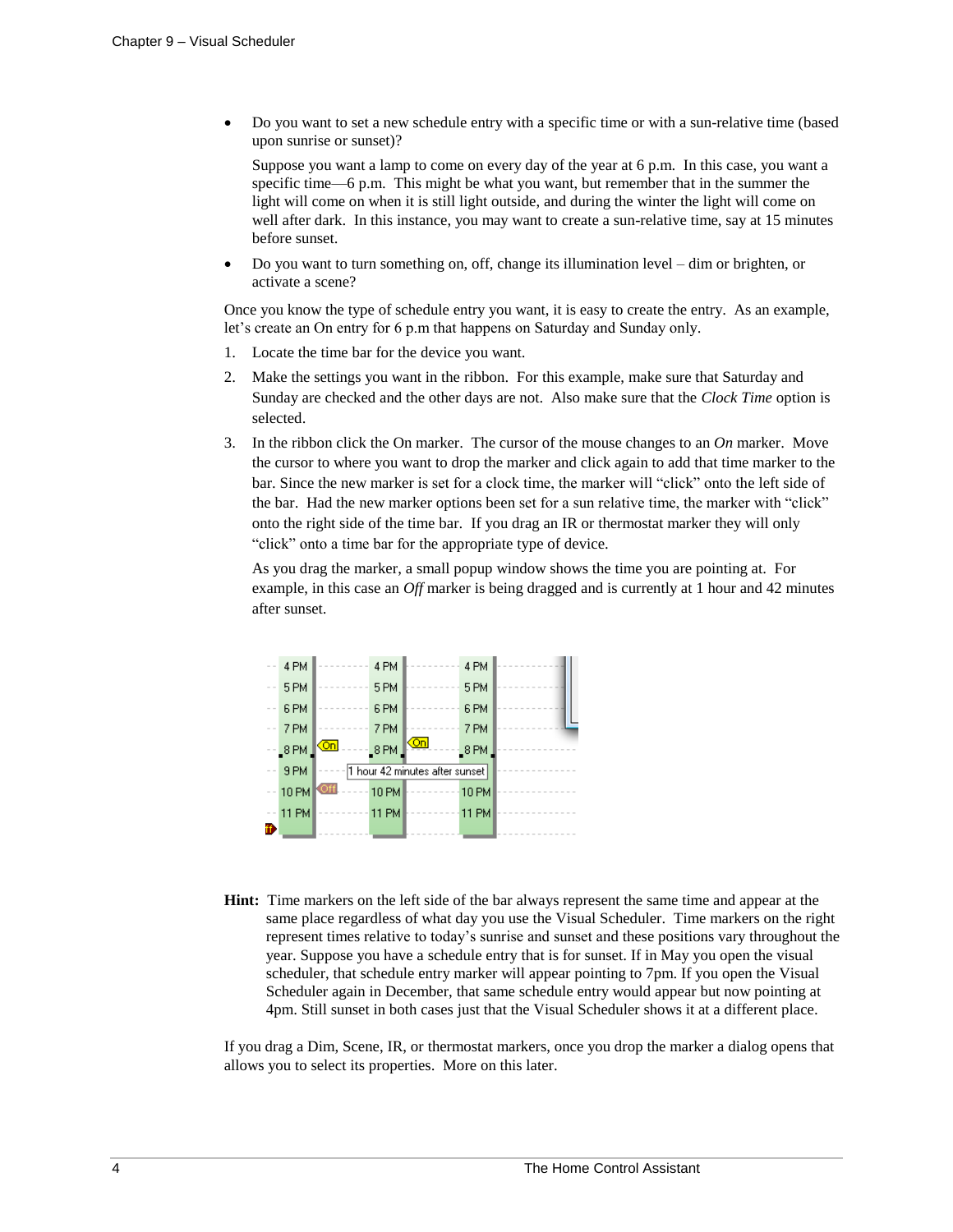As you drag time markers around, you may see that you can't quite get the exact time you want. You want to get something to happen at 10:15, but no matter how carefully you drag, you can get 10:13 or 10:16, but not 10:15.

This is due to the fact that the Visual Scheduler translates the position of the pointer on the time bar into a percentage of 24 hours. Since the pointer moves only in single pixel increments, this percentage calculation may not always yield schedule entries to the exact minute. You will need to use the Schedule Entry Properties for this device to set the time exactly should you need to the minute operation.

**Hint**: If you can't see the all of the time bar details and all the time markers, make the HCA window bigger or maximize it.

One final point about using the Visual Scheduler: When creating schedule entries that control **programs**, you may be able to drag On markers and have them "click" onto the time bar for the program but not Off markers. As the chapter on the Visual Programmer describes, programs can be started by a lot of different trigger types. Using the Visual Programmer you can only start programs using simple ON and OFF triggers.

#### Modifying existing schedule entries

It is very easy to change an existing schedule entry using the Visual Scheduler:

- 1. Move the mouse pointer to the time marker for the schedule entry. As soon as the pointer is over an existing time marker, the status bar displays the corresponding schedule entry.
- 2. Click the marker and drag it to another location. When you complete the drag, the schedule entry updates to reflect the new position.

This only changes the time. To change the date or the vary amount, right-click on the time marker and select Properties from the popup menu.

| <b>Schedule Entry Properties</b>                                                                                                   | $\mathbf{x}$ |
|------------------------------------------------------------------------------------------------------------------------------------|--------------|
| On Date On Time   Off Time   Name   In plain English                                                                               |              |
| At what time should program "House - Dusk Lighting" start by an ON command?                                                        |              |
| 6:00 PM<br>$C$ At a specific time                                                                                                  |              |
| $\subset A$ t<br>C Sunset<br><br>$\subseteq$ [Before]<br>by: $ 30 $<br>÷<br>minutes<br>C Sunrise<br>C After                        |              |
| Should this happen exactly at that time or vary the time each day?<br>C Exactly<br>$ 10\rangle$<br>$\div$ minutes<br>C Vary within |              |
| OK                                                                                                                                 | Cancel       |

Using this dialog you can change all aspects of the schedule entry: Its date, time, action and name.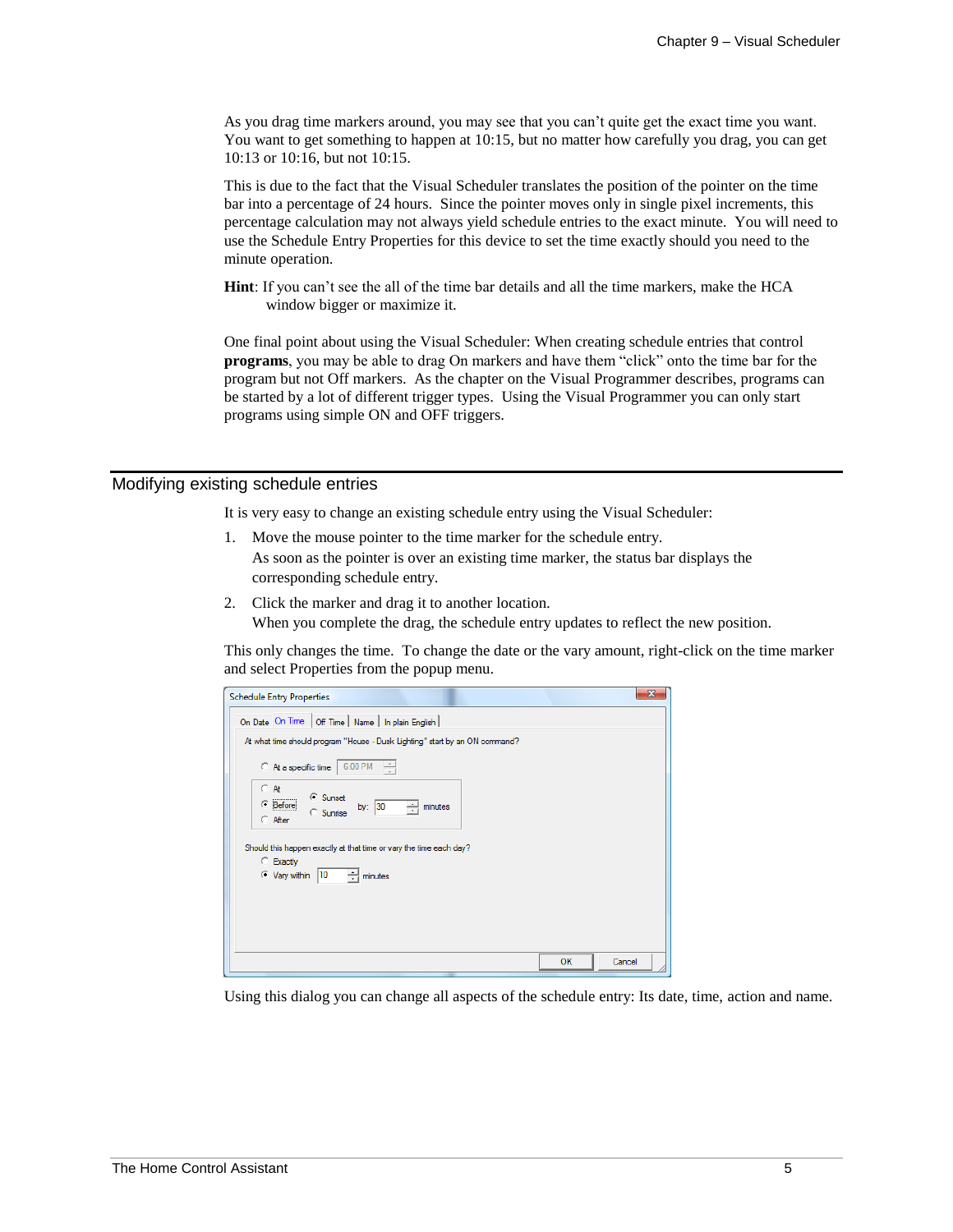The last tab shows you what the schedule entry does in a simple text statement. With all the options available, this is a good way to check your work.

| <b>Schedule Entry Properties</b>                                                                                                                                |        |  |
|-----------------------------------------------------------------------------------------------------------------------------------------------------------------|--------|--|
| On Date   On Time   Off Time   Name   In plain English                                                                                                          |        |  |
| You have created this schedule entry:                                                                                                                           |        |  |
| Program "House - Dusk Lighting" started every day at 30 minutes before sunset within 10 minutes<br>and started by an OFF command at 11:45 PM within 10 minutes. |        |  |
|                                                                                                                                                                 |        |  |
| <b>OK</b>                                                                                                                                                       | Cancel |  |

#### Deleting existing schedule entries

There may be times when you want to remove an existing schedule entry from a time bar. To do so right click on the marker and select Delete from the popup menu.

## Dim and scene schedule entries

When creating entries for a device that supports dim or supports scenes, the Dim markers are dragged and dropped. When dropped, the schedule entry properties opens:

| <b>Schedule Entry Properties</b>                                                       | $\overline{\mathbf{x}}$ |
|----------------------------------------------------------------------------------------|-------------------------|
| On Date   On Time Level   Name   In plain English                                      |                         |
| When device "Great Room - Entry Light" comes on what should be its illumination level? |                         |
| C Come on at full or last level                                                        |                         |
| $\circ$ Set level at<br>50<br>percent                                                  |                         |
| $\div$<br>Reduce level by<br>percent                                                   |                         |
| C Increase level by<br>percent<br>10                                                   |                         |
| Set level by this scene                                                                |                         |
|                                                                                        |                         |
|                                                                                        |                         |
|                                                                                        |                         |
|                                                                                        |                         |
| OK<br>Cancel                                                                           |                         |

In this example, the device doesn't have any stored scenes but if it did those would be listed in the dropdown.

For devices that support dim, you can select the illumination level to go to, to increase to, or to decrease to.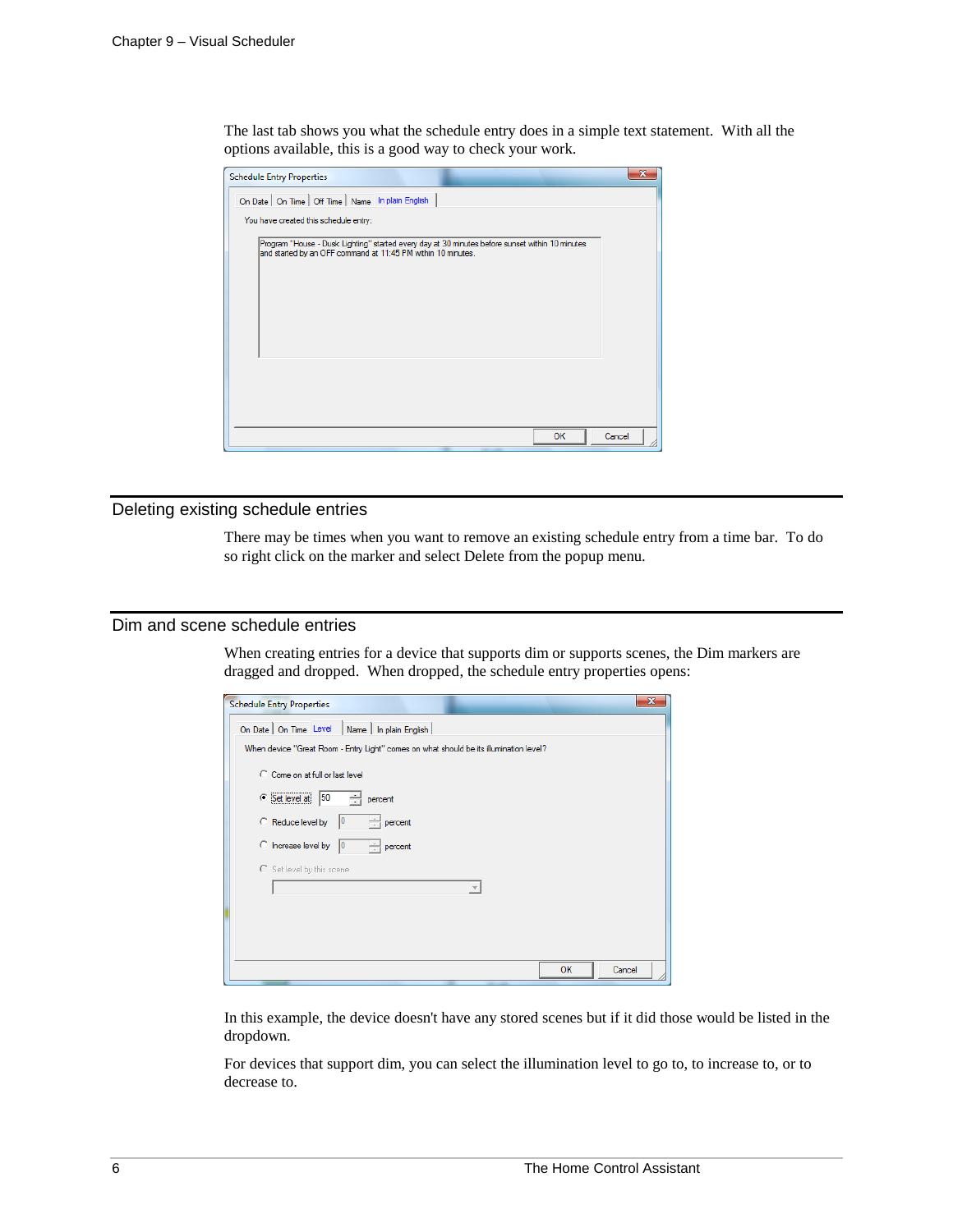## IR schedule entries

When creating schedule entries for an IR device the marker at the bottom of the time bar says "IR". When this marker is dragged and dropped someplace on the time bar this dialog opens.

| <b>Schedule Entry Properties</b>                       |                    |                   |                     | $\mathbf{x}$ |
|--------------------------------------------------------|--------------------|-------------------|---------------------|--------------|
| On Date   On Time IR Keys   Name   In plain English    |                    |                   |                     |              |
| Using the keypad enter the sequence of keys to be sent |                    |                   |                     |              |
|                                                        | Master Bedroom     |                   |                     |              |
| <b>IR Sequence</b><br>TV - Power On<br>DVD - POWER     | $\mathbf{v}$       | Power On          | <b>DirecTV</b>      | Power        |
| DVD - PLAY                                             |                    | Power Off         |                     | Power Off    |
|                                                        |                    | HDMI <sub>1</sub> | SOURCE              | Power On     |
|                                                        |                    | HDMI <sub>2</sub> | <b>Bose</b>         | <b>POWER</b> |
| Clear All<br><b>Delete Selected</b>                    |                    | <b>Tuner</b>      |                     |              |
|                                                        |                    | Component 1       |                     | <b>AUX</b>   |
|                                                        |                    | Component 2       | Vudu                | Power On     |
|                                                        | <b>DVD</b>         | PC.               |                     | Power Off    |
|                                                        |                    | <b>POWER</b>      |                     | Right        |
|                                                        |                    | OPEN/CLOSE        | Speaker             | Left         |
|                                                        |                    | <b>PLAY</b>       |                     | Power On     |
|                                                        |                    | <b>PAUSE</b>      |                     | Power Off    |
|                                                        | Send   AppleTV - - |                   | $\vert \cdot \vert$ |              |
|                                                        |                    |                   | <b>OK</b>           | Cancel       |

The contents of the dialog depend on the keypad used by the IR device. In this case a custom keypad for this television was created with the keypad builder. The keycodes sent when this schedule entry happens are shown in the box at the left side of the dialog

**Hint**: You may have to drag the dialog larger to see your whole keypad.

## Thermostat schedule entries

When a time marker for a thermostat is dragged and dropped this dialog opens:

| Schedule Entry Wizard - Step 4 of 5 |                                                                                      | $\mathbf{x}$ |
|-------------------------------------|--------------------------------------------------------------------------------------|--------------|
|                                     | Select the thermostat settings to change:                                            |              |
|                                     | ÷<br>68<br><b>Heat Setpoint</b><br>Change Setting:<br>$\overline{\phantom{a}}$<br>to |              |
| 10                                  | Change Setting:<br>Unused<br>▼                                                       |              |
|                                     | Change Setting:<br>Unused<br>▼                                                       |              |
| 9                                   | Change Setting:<br>Unused                                                            |              |
| 8                                   | Change Setting:<br>Unused                                                            |              |
| $<$ Back                            | $>$ Next<br>Finish                                                                   | Cancel       |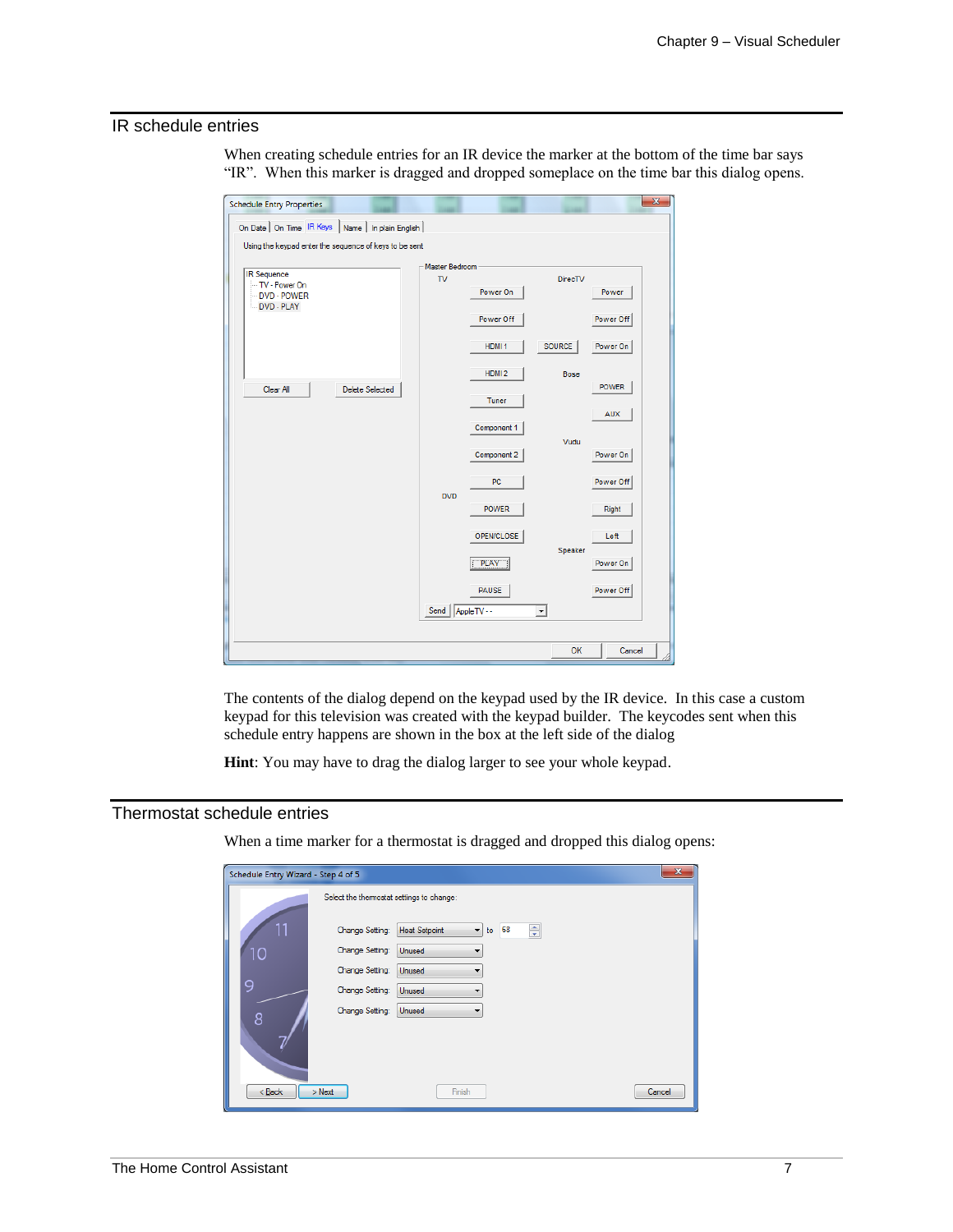Depending upon the model thermostat in use the options may be different. To change the setpoint drag the thumb of the slider to the desired setpoint. To change the other options enable the option with the checkbox and select the option value from the dropdown.

# **Configuring the Visual Scheduler**

One of the best features of the Visual Scheduler is that you can visualize a schedule by looking at the markers on the time bars. By having two bars next to each other you can see how they both are affected over time. The problem comes if you have a lot of devices. HCA gives you quite a few ways to help you control which times bars you see and in what order.

To open the configuration dialog press the *Configure* button in the ribbon.

| Time Bars<br>Show a time bar for each device, program, group, and room in your design<br>. Show a time bar for each device, program, group, and room that has an entry in the schedule<br>Show a time bar for only those devices, programs, groups, and rooms you select. The order the time bars<br>appear is the order you place them in the right list. Use the Move Up and Down buttons to reorder them. |                          |                                                                                                                                                                                        |                    |
|--------------------------------------------------------------------------------------------------------------------------------------------------------------------------------------------------------------------------------------------------------------------------------------------------------------------------------------------------------------------------------------------------------------|--------------------------|----------------------------------------------------------------------------------------------------------------------------------------------------------------------------------------|--------------------|
| Don't show a time bar for:<br>Dev: Programs - Camera A                                                                                                                                                                                                                                                                                                                                                       | ۸                        | Show a time bar for:<br>Dev: Laundry - Fan                                                                                                                                             |                    |
| Dev: House - Chime<br>Dev: Outside - Garage Flood<br>Dev: Test Area - Lights<br>Dev: Outside - Porch Light1<br>Dev: Outside - Porch Light2<br>Dev: Library - Bar Light<br>Dev: Library - Bookcase Lights<br>Dev: Down Bath - Ceiling Lights<br>Dev: Guest Bedroom - Ceiling Lights                                                                                                                           | $\rightarrow$<br>÷.<br>> | Pam: House - 3AM<br>Pam: House - Circulation pump AM<br>Pam: House - Circulation pump PM<br>Pam: House - Dusk Lighting<br>Pam: Programs - Heater On<br>Pam: House - Late night sweeper |                    |
| Dev: House - Circ Pump<br>Dev: Master Bedroom - Closet<br>Darrich Called Called Day                                                                                                                                                                                                                                                                                                                          | <<                       |                                                                                                                                                                                        | Move Dn<br>Move Up |
| Time Bar Order                                                                                                                                                                                                                                                                                                                                                                                               |                          |                                                                                                                                                                                        |                    |

As you can see from this dialog you can choose to have the Visual Scheduler show time bars for only those devices you have in the schedule, or you can have it show a selected set of devices. In addition, there are options for controlling the order you see the bars.

Regardless of which display you choose, you can always add a time bar for a device you want to add to the schedule. There are two ways to do that.

First, and the simplest way, is to select the device's name in the design pane and drag it on to the Visual Scheduler. Drop it on or before the bar to want it to appear before.

The other method is to use the VS setup dialog – shown above - and use the second display option to select the devices you want to see and the order they should appear in.

Finally, if you use the display option where you pick the bars and their order, you can reorder the bars by drag and drop within the VS. Click on a bar and drag it on or before the bar you want it to appear before.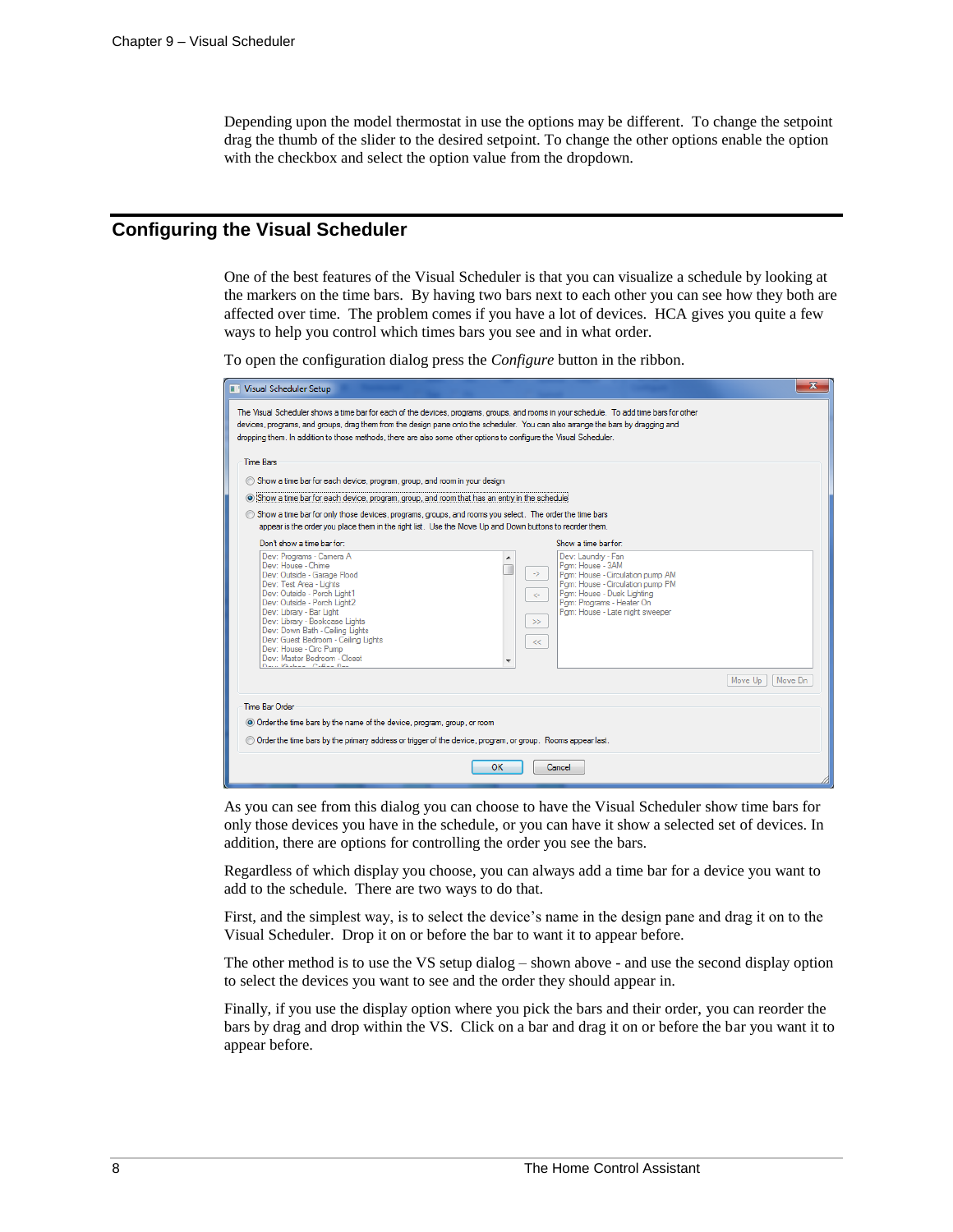# **Other Views of your schedule**

In addition to the time bar view of your schedule, you can also view it in a tabular format and in a simulation.

The tabular view shows the schedule entries in a form that may be easier to see if you have many schedule entries.

The simulation view shows what the schedule does in the order that it will happen for today, tomorrow, and this week.

To change the Visual Scheduler view, tick one of the view checkboxes in the ribbon.

| 圕                                  | 昏<br>ra | $\overline{2}$<br>$\mathbf{1}$ | ುಲ<br>$\overline{3}$                                 | σ        |
|------------------------------------|---------|--------------------------------|------------------------------------------------------|----------|
| Control                            | Design  | Tools                          | Schedule                                             | Pow      |
| <b>Schedules</b><br>Home - At Home |         | $\overline{v}$<br>÷<br>п       | Sim <sub>24h</sub><br><b>Bars</b><br>Sim 48h<br>List | Sim week |
|                                    | View    |                                |                                                      |          |

In the List View the schedule is broken down into target, on date, on time, off date, off time, and action columns.

One nice feature of the List view is that you can sort the columns using the standard list view column header click method. This may make it simpler to focus in on a part of your schedule.

| Target                      | On Date   | On Time                  | Off Date  | Off Time | Command                        | Name            |
|-----------------------------|-----------|--------------------------|-----------|----------|--------------------------------|-----------------|
| House - 3AM                 | Every day | 3:00 AM                  |           |          | On                             |                 |
| Programs - Heater On        | Every day | 7:30 PM                  |           |          | On                             | Heater Schedule |
| Laundry - Fan               | Every day | 3:13 AM                  |           |          | Deactivate scene "Laundry Fan" |                 |
| Laundry - Fan               | Every day | 2:13 AM                  |           |          | Activate scene "Laundry Fan"   |                 |
| House - Circulation pump PM | Every day | 5:00 PM                  | Every day | 10:00 PM | On                             |                 |
| House - Circulation pump AM | Every day | 7:00 AM                  | Every day | 9:00 AM  | On                             |                 |
| House - Dusk Lighting       | Every day | 30 minutes before sunset | Every day | 11:45 PM | On                             |                 |
| House - Late night sweeper  | Every day | 2:00 AM                  |           |          | On                             |                 |

The List View isn't a static representation of the schedule. You can delete or modify any entry as well as add new schedule entries. To delete the schedule entry right-click on the entry and select Delete from the popup menu. There is also a Modify option on that popup menu.